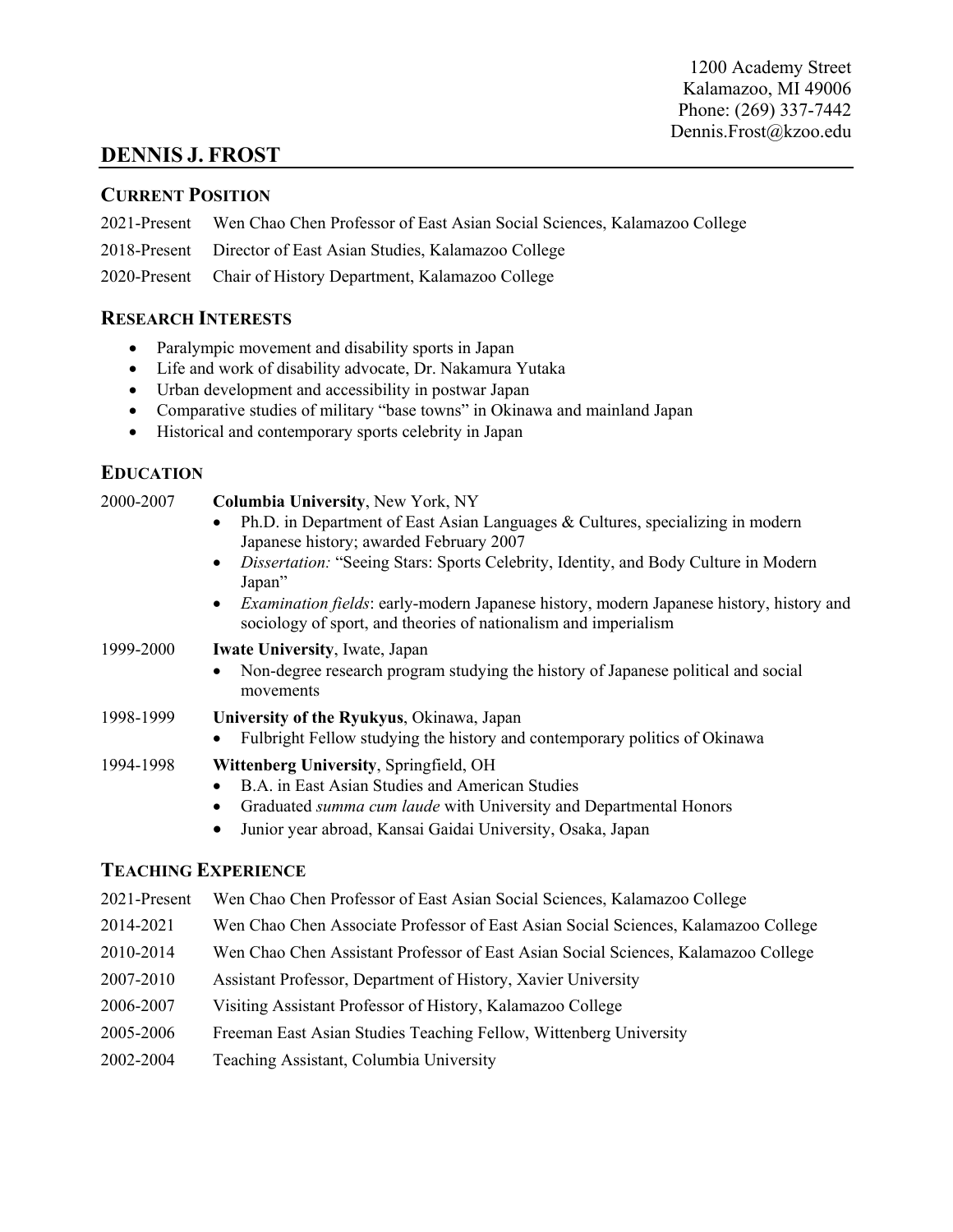#### **PUBLICATIONS**

Monographs

- 2020 *More Than Medals: A History of the Paralympics and Disability Sports in Postwar Japan*. Ithaca, NY: Cornell University Press.
- 2010 *Seeing Stars: Sports Celebrity, Identity, and Body Culture in Modern Japan*, Harvard East Asian Monographs. Cambridge, MA: Harvard University Asia Center.

#### Single-Author Essays

- 2021 "Moving Experiences: Questioning Inspirational Discourses and Paralympic Sports in Japan," in *Challenging Olympic Narratives. Japan, the Olympic Games and Tokyo 2020/21,*  ed. by Andreas Niehaus and Yabu Kotaro. Würzburg: Nomos/ Ergon
- 2013 "Sporting Disability: Official Representations of the Disabled Athlete at Tokyo's 1964 Paralympics," *Asia-Pacific Journal of Sport and Social Science* 2.3 (December 2013): pp. 173-186.
- 2012 "Tokyo's Other Games: The Origins and Impact of the 1964 Paralympics," *The International Journal of the History of Sport* 29.4 (March 2012): pp. 619-637.

#### Other Publications

- 2021 "Lessons from Tokyo: The Impact of the Paralympics in Japan" *Olympic and Paralympic Analysis 2020: Mega Events, Media, and the Politics of Sport* (September 2021): https://olympicanalysis.org/
- 2021 "Japan Had Lofty Goals for the 1964 Paralympics" *Humanities: The Magazine of the National Endowment for the Humanities* 42.3 (Summer 2021) Digital Feature: https://www.neh.gov/article/japan-had-lofty-goals-1964-paralympics.
- 2021 "Paralympic Pioneer: Japan's Leading Role in International Parasport Reaches Back to 1960" *Perspectives Daily* 59.5A (Summer 2021, 23 August 2021): https://www.historians.org/publications-and-directories/perspectives-on-history/summer-2021/paralympic-pioneer-japans-leading-role-in-international-parasport-reaches-back-to-1960.
- 2019 "Foreword" in *The Rise and Evolution of Meiji Japan* by James L. Huffman, Kent UK: Renaissance Books, pp. vii-ix.
- 2016 "The Paralympic Movement, Disability, and Sports in Postwar Japan," *Kokusai shinpojiumu: Supōtsu o tsūjita tabunka kyōsei no mirai ni mukete: Orinpikku/ Pararinpikku to tabunka kyōsei: Hōkokusho* (*Proceedings of the International Symposium on Inclusion through Sports for the Future: Cultural Diversity and Olympic/Paralympic Games).* Cohosted by the Aoyama Gakuin University Joint Research Institute for International Peace and Culture and The Nippon Foundation Paralympic Research Group (9 January 2016): pp. 46-53.
- 2013 Review of *Transpacific Field of Dreams: How Baseball Linked the United States and Japan in Peace and War*, by Sayuri Guthrie-Shimizu, *Journal of Sport History* 40.1 (Spring 2013): pp. 175-176.
- 2009 "Born of a Disabled Body: The Ignatian Body and Its Role in Jesuit Education," *Xavier University Jesuit Identity Homepage*. Available online at http://www.xavier.edu/jesuitresource/jesuit-history/faculty-work-history.cfm.
- 2008 Review of *Okinawa and the U.S. Military: Identity Making in the Age of Globalization*, by Masamichi S. Inoue, Pacific Affairs 81.3 (Fall 2008): pp. 468-469.
- 2005 Review of *The Return of the Amami Islands: The Reversion Movement and U.S.-Japan Relations*, by Robert D. Eldridge, Pacific Affairs 78.1 (Spring 2005): p. 144.
- 1999 "The Real Story: The Final Stage of the Japanese Women's Suffrage Movement," published as the 1998 Sidney Devere Brown Prize winner in the *Wittenberg University East Asian Studies Journal* 24 (Spring 1999): pp. 38-62.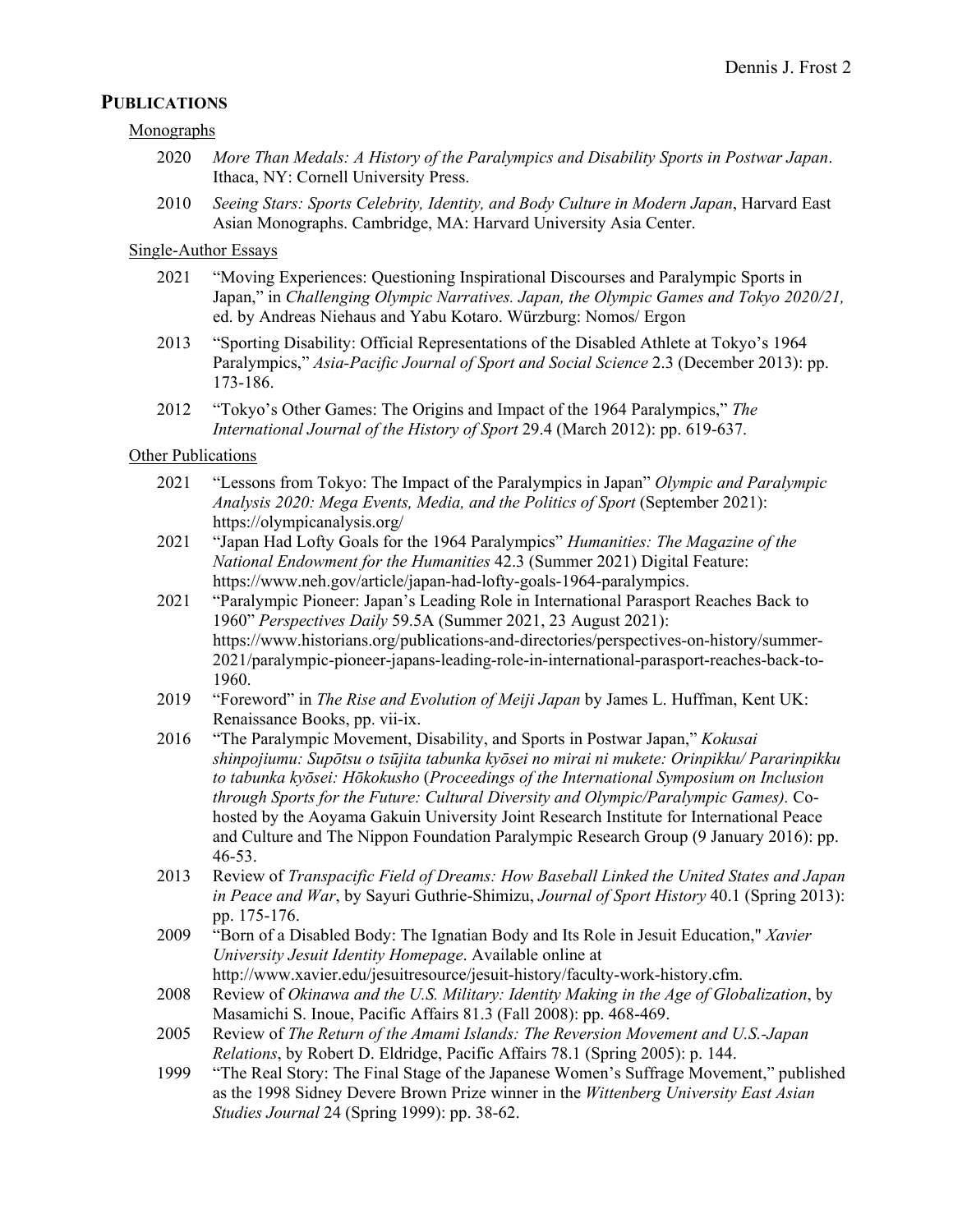### **WORKS IN PROGRESS**

- Commissioned entry: "The History of the Paralympic Movement in Japan" in the *Palgrave Encyclopedia of Health Humanities*, ed. by Paul Crawford and Paul Kadetz, publication anticipated Spring 2022.
- Edited volume: *Religion and Sport in Japan: Grappling with Identity, Sacred Space and Material Culture* (tentative title), ed. by Zachary Smith, Stephen G. Covell, and Dennis J. Frost, publication anticipated Fall 2022.
- Commissioned essay: "The Paralympic Movement, Disability, and Sports in Japan" in the *Handbook of Sport and Japan* (tentative title), ed. by Helen Macnaughtan and Verity Postlethwaite, publication anticipated Spring 2022.

### **AWARDS AND HONORS**

| 2020               | NEH Fellowships Open Book Award for More than Medals: A History of the Paralympics<br>and Disability Sports in Postwar Japan |
|--------------------|------------------------------------------------------------------------------------------------------------------------------|
| 2017               | Visiting Researcher, Graduate School of Sport Sciences, Waseda University, Tokyo, Japan                                      |
| 2013               | Routledge Prize for best article in <i>International Journal of the History of Sport</i> for 2012                            |
| 2004-2005          | Exchange Researcher, School of Social Sciences, Waseda University, Tokyo, Japan                                              |
| 1998               | Sidney Devere Brown Prize for best undergraduate paper at Midwest Conference on Asian<br><b>Affairs</b>                      |
| 1998               | Phi Alpha Theta and Epsilon Alpha Sigma Honoraries, Wittenberg University                                                    |
| 1997               | Phi Beta Kappa Honorary, Wittenberg University                                                                               |
| <b>FELLOWSHIPS</b> |                                                                                                                              |
| 2016, 2017         | NEH Fellowship for Advanced Social Science Research on Japan for study of the                                                |

| 2016-2017 | NEH Fellowship for Advanced Social Science Research on Japan for study of the<br>Paralympic Movement and disability sports |
|-----------|----------------------------------------------------------------------------------------------------------------------------|
| 2016-2017 | IIE, Fulbright Fellowship for research on the Paralympic Movement in Japan                                                 |
| 2016-2017 | SSRC, Abe Fellowship for work on Paralympic Movement in Japan (declined)                                                   |
| 2016-2017 | Japan Foundation Research Fellowship studying Paralympics in Japan (declined)                                              |
| 2016      | ASIANetwork Freeman Student-Faculty Fellowship for summer research in Okinawa, Japan                                       |
| 2015      | NEH Summer Stipend for work on the Paralympic Movement in Japan                                                            |
| 2011      | GLCA Fund for Study of Japan Grant to research adapted sports in Japan                                                     |
| 2009      | Xavier University Summer Fellowship for research on disability in modern Japan                                             |
| 2005-2006 | Freeman East Asian Studies Teaching Fellowship, Wittenberg University                                                      |
| 2004-2005 | Fulbright-Hays, DDRA Fellowship for dissertation research in Tokyo, Japan                                                  |
| 2002-2004 | Columbia Faculty Fellowships                                                                                               |
| 2002      | Weatherhead Fellows Training Grant for summer research in Okinawa, Japan                                                   |
| 2001-2002 | Foreign Language and Area Studies Fellowship (FLAS)                                                                        |
| 2001      | Summer FLAS Fellowship for intensive Chinese-language study                                                                |
| 2000-2001 | Andrew W. Mellon Fellowship in Humanistic Studies                                                                          |
| 1998-1999 | IIE, Fulbright Fellowship for research in Okinawa, Japan                                                                   |
|           |                                                                                                                            |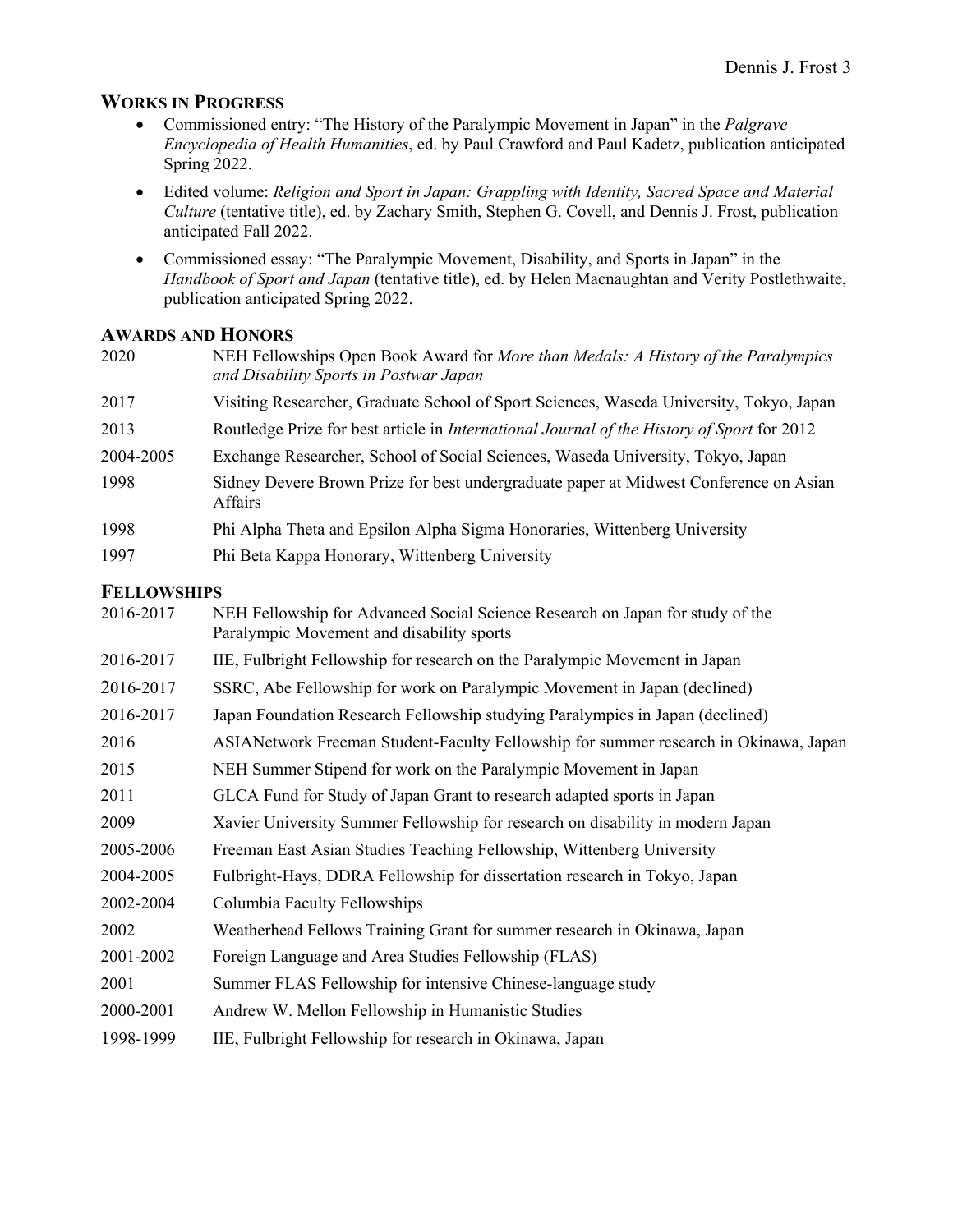### **THESES**

| 2001 | M.A. thesis, Columbia University: "Changing Clothes in Changing Times: Ironaoshi and<br>Japanese Wedding Ceremonies"                                         |
|------|--------------------------------------------------------------------------------------------------------------------------------------------------------------|
| 1999 | Fulbright Fellowship thesis, University of the Ryukyus: "Ota Masahide: An Agent of<br>Change in Okinawa"                                                     |
| 1998 | East Asian Studies and American Studies Honors thesis, Wittenberg University: "The Real<br>Story: The Final Stage of the Japanese Women's Suffrage Movement" |

## **PEER-REVIEWING ACTIVITIES**

| 2021 | Peer reviewer, book manuscript on baseball in Japan, University of Hawaii Press                            |
|------|------------------------------------------------------------------------------------------------------------|
| 2021 | Peer reviewer, article manuscript on basketball in Japan, International Journal of the History<br>of Sport |
| 2020 | Peer reviewer, Fulbright U.S. Scholar Program                                                              |
| 2019 | Peer reviewer, article manuscript on sports celebrity, International Journal of the History<br>of Sport    |
| 2018 | Peer reviewer, NEH Fellowship Competition                                                                  |
| 2016 | Peer reviewer, article manuscript on sport in Japan, Japan Forum                                           |
| 2013 | Peer reviewer, textbook manuscript on Japanese history, Westview Press                                     |
| 2013 | Peer reviewer, article manuscript on sport in Japan, Social Science Japan Journal                          |
| 2011 | Peer reviewer, book manuscript proposal on martial arts history, Routledge                                 |
|      |                                                                                                            |

### **EDITORIAL ACTIVITIES**

| 2020-Present | Member, Editorial Board, Studies on Asia |  |  |  |  |  |
|--------------|------------------------------------------|--|--|--|--|--|
|--------------|------------------------------------------|--|--|--|--|--|

2011-2013 Editor for Japan Studies, *Dissertation Reviews*, available online at http://dissertationreviews.org/

### **SELECTED PROFESSIONAL AFFILIATIONS**

ASIANetwork Association for Asian Studies Center for Japanese Studies, The University of Michigan Midwest Japan Seminar Midwest Conference on Asian Affairs North American Society for the Sociology of Sport U.S. Speaker Program, Bureau of International Information Programs, U.S. Department of State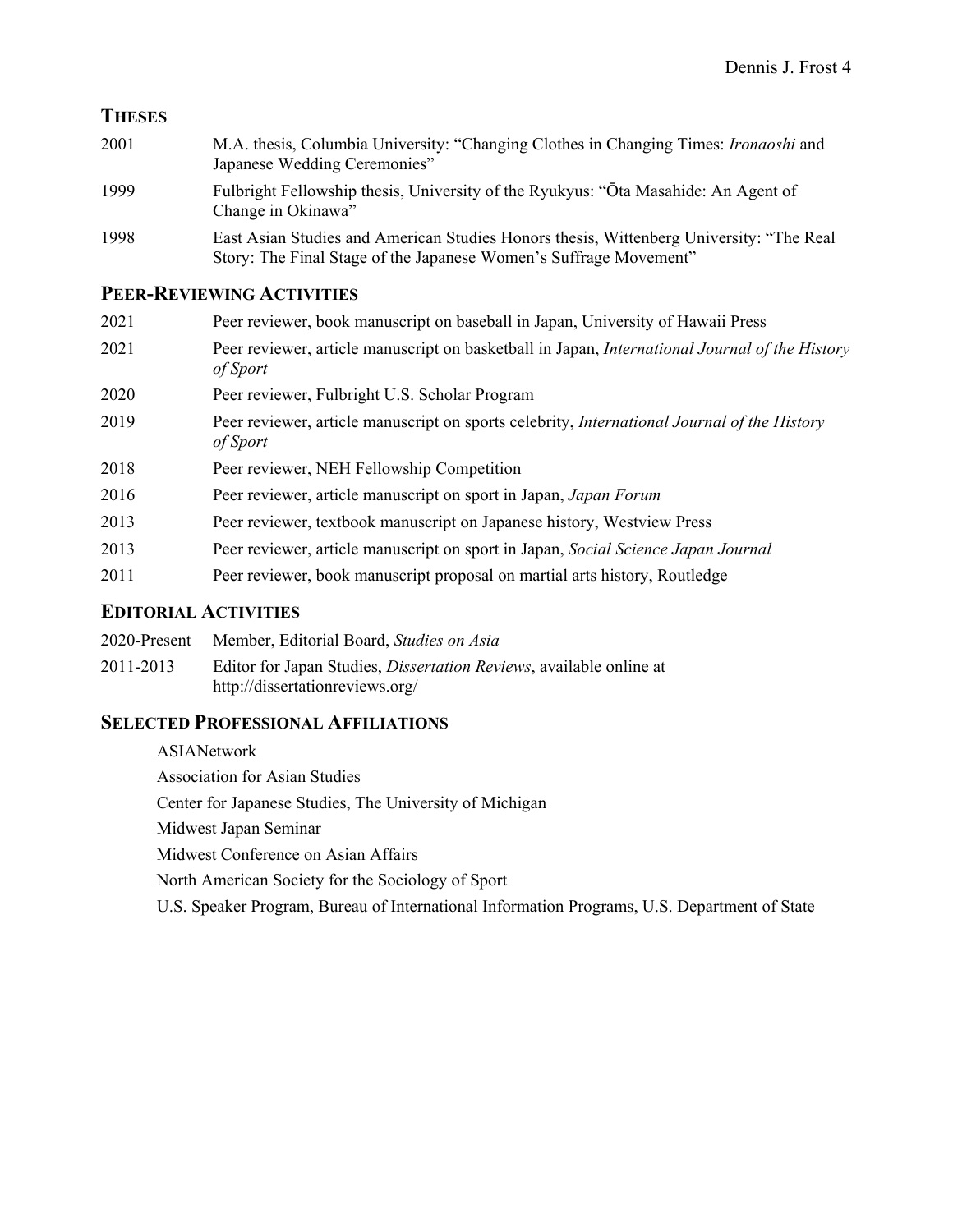## **INVITED LECTURES**

| 2021 | Seminar on "Organizing for Global Justice" for the University of Michigan Global Scholars<br>Program: "Working Across Cultures: Ruminations on Studying the History of Sports and<br>Disability in Japan"                                                                                                                                              |
|------|--------------------------------------------------------------------------------------------------------------------------------------------------------------------------------------------------------------------------------------------------------------------------------------------------------------------------------------------------------|
| 2021 | Workshop on "Journey of East Asia: Adventures through Stories, Games, and Maps" hosted<br>by the National Consortium for Teaching about Asia (online seminar): "The Paralympics in<br>East Asia"                                                                                                                                                       |
| 2021 | Colloquium on "2020ne Tokyo Olympics" hosted by Saint Mary's College of California<br>(online seminar): "Preparing for the 2020 Tokyo Summer Paralympic Games"                                                                                                                                                                                         |
| 2021 | Introductory Lecture for Japan Society Film Series, "Passing the Torch" (online screenings):<br>"The Origins and Outcomes of the 1964 Paralympics"                                                                                                                                                                                                     |
| 2021 | Workshop on "Teaching the Asian Olympics and Paralympics: Tokyo, Seoul, Beijing, and<br>Beyond" hosted by Michigan State University (online seminar): "The Paralympics in East<br>Asia"                                                                                                                                                                |
| 2021 | Virtual K-Talk at Kalamazoo College: "The Paralympics Movement, Disability, and Sports<br>in Japan"                                                                                                                                                                                                                                                    |
| 2019 | International Workshop on "Challenging Olympic Narratives in Japan" hosted by the<br>University of Ghent, Ghent, Belgium: "Moving Experiences: Questioning Inspirational<br>Discourses and Paralympic Sports in Japan"                                                                                                                                 |
| 2017 | The W.G. Beasley Memorial Lecture at SOAS, University of London Japan Research<br>Centre: "From Patients to Pros: The Paralympics and the Evolving Image of Disabled<br>Athletes in Japan, 1964-2020"                                                                                                                                                  |
| 2017 | The 42 <sup>nd</sup> Higashi Fushimi Sports Science Research Workshop at Waseda University: "The<br>Paralympics and Evolving Media Representations of Athletes with Disabilities in Japan,<br>1964-2020"                                                                                                                                               |
| 2017 | 32 <sup>nd</sup> Lecture Series on American Studies for The Tohoku Association for American Studies<br>hosted by Tohoku University: "The Paralympics and Adapted Sports in the United States:<br>An Overview and Case Study of Adapted Sports Programs in Southwest Michigan"                                                                          |
| 2016 | International Symposium on "Inclusion through Sports for the Future": Cultural Diversity<br>and Olympic/Paralympic Games hosted by Aoyama Gakuin University Joint Research<br>Institute for International Peace and Culture and The Nippon Foundation Paralympic<br>Research Group: "The Paralympic Movement, Disability, and Sports in Postwar Japan" |
| 2014 | Noon Lecture Series at the University of Michigan Center for Japanese Studies: "The<br>Paralympic Movement, Disability, and Sports in Postwar Japan"                                                                                                                                                                                                   |
| 2009 | Japan Forum Lecture Series at the Edwin O. Reischauer Institute of Japanese Studies of<br>Harvard University: "Sports Celebrity in Japan: A Transnational History"                                                                                                                                                                                     |
| 2006 | East Asian Studies Colloquium Series, Wittenberg University: "Telling Tales: A<br>Global History of Sports Celebrity in Modern Japan"                                                                                                                                                                                                                  |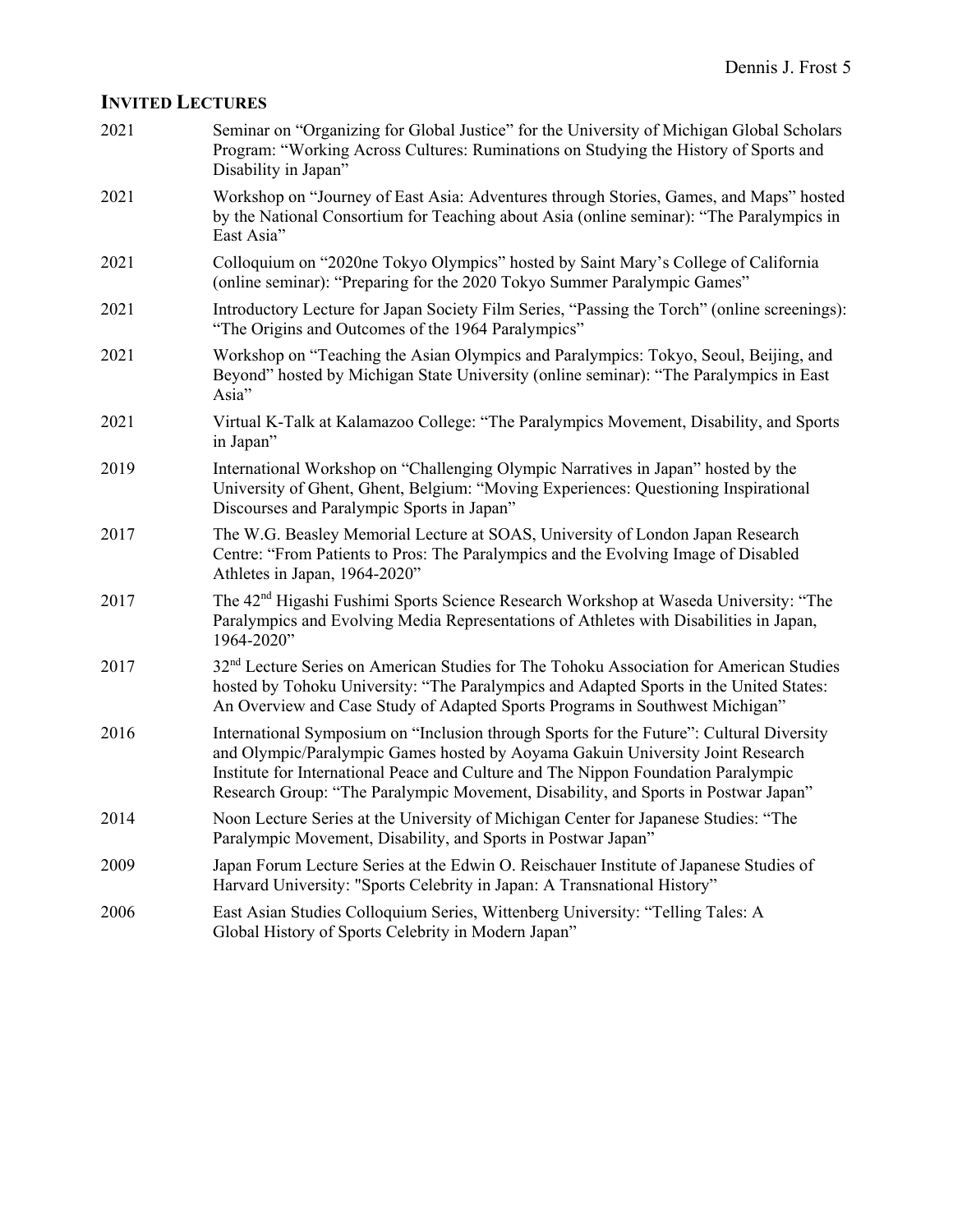# **SELECTED CONFERENCE PRESENTATIONS**

| 2021 | Paper presented, Annual Convention of the North American Society for Sport History,<br>Chicago, Illinois (Online Conference): "Forgotten Footage: Sports, Disability, and the<br>1964 Tokyo Paralympics in Japanese Documentary Film"            |
|------|--------------------------------------------------------------------------------------------------------------------------------------------------------------------------------------------------------------------------------------------------|
| 2020 | Paper presented, Annual Congress of the International Society for the History of Physical<br>Education and Sport, Sapporo, Japan (Online Conference): "Trends in Japanese Media<br>Coverage of the Paralympics and Disability Sports, 1964-2020" |
| 2019 | Workshop co-organizer and discussant, International Workshop on "Beyond the Five Rings:<br>Religion and Sports in Japan," hosted by Western Michigan University                                                                                  |
| 2015 | Paper presented, Annual AAS-in-Asia Conference, Taipei, Taiwan: "From Patients to Pros:<br>The Paralympics and the Evolving Image of Disabled Athletes, 1964-2020"                                                                               |
| 2013 | Paper presented, Midwest Japan Seminar at Northwestern University: "Official<br>Representations of the Disabled Athlete at Tokyo's 1964 Paralympics"                                                                                             |
| 2013 | Paper presented, Annual Meeting of the Association for Asian Studies, San Diego,<br>California: "Sporting Disability: Representing the Disabled Athlete at Tokyo's 1964<br>Paralympics"                                                          |
| 2012 | Paper presented, Midwest Conference on Asian Affairs at Western Michigan University:<br>"Rethinking the Koza Riot: Urban Violence and Military Base Towns in Japan"                                                                              |
| 2012 | Roundtable panelist, Japan Study 50th Anniversary Conference at Earlham College, "The<br>Japanese Studies Curriculum: From Intro to Senior Seminar: Passages to Asia"                                                                            |
| 2011 | Paper presented, Annual Conference of the North American Society for the Sociology of<br>Sport, Minneapolis, Minnesota: "Under Pressure: The Origins and Impact of the Tokyo<br>Paralympics"                                                     |
| 2009 | Roundtable panelist, Annual Meeting of the Association for Asian Studies, Chicago, Illinois:<br>"Sports in Asia: The Olympics and Beyond: Sponsored by Committee on Teaching About<br>Asia"                                                      |
| 2008 | Paper presented, Annual Conference of the North American Society for the Sociology of<br>Sport, Denver, Colorado: "Okinawa's Star: Ethnicity, Narrativity, and Spectacular<br>Difference"                                                        |
| 2008 | Paper presented, Annual Meeting of the Association for Asian Studies, Atlanta, Georgia:<br>"Taking One for the Team: Sports Celebrity in Militarized Japan"                                                                                      |
| 2008 | Paper presented, Midwest Japan Seminar at Indiana University: "'Japan's Number One'<br>Goes to War: Baseball, Militarization, and Memory"                                                                                                        |
| 2007 | Paper presented, 121st Annual Meeting of the American Historical Association, Atlanta,<br>Georgia: "'So, Your Daughter Is a Sportsman': Gender Anxiety and Nationalism in the<br>Golden Age of Sports"                                           |
| 2006 | Roundtable chair and panelist, Japan and the World Conference at Wittenberg University:<br>"Teaching East Asia and the World"                                                                                                                    |
| 2005 | Paper presented, Modern Japanese History Workshop, Waseda University: "Breakfasts of<br>the Champion: Sports Celebrity, Identity, and Body Culture in Modern Japan"                                                                              |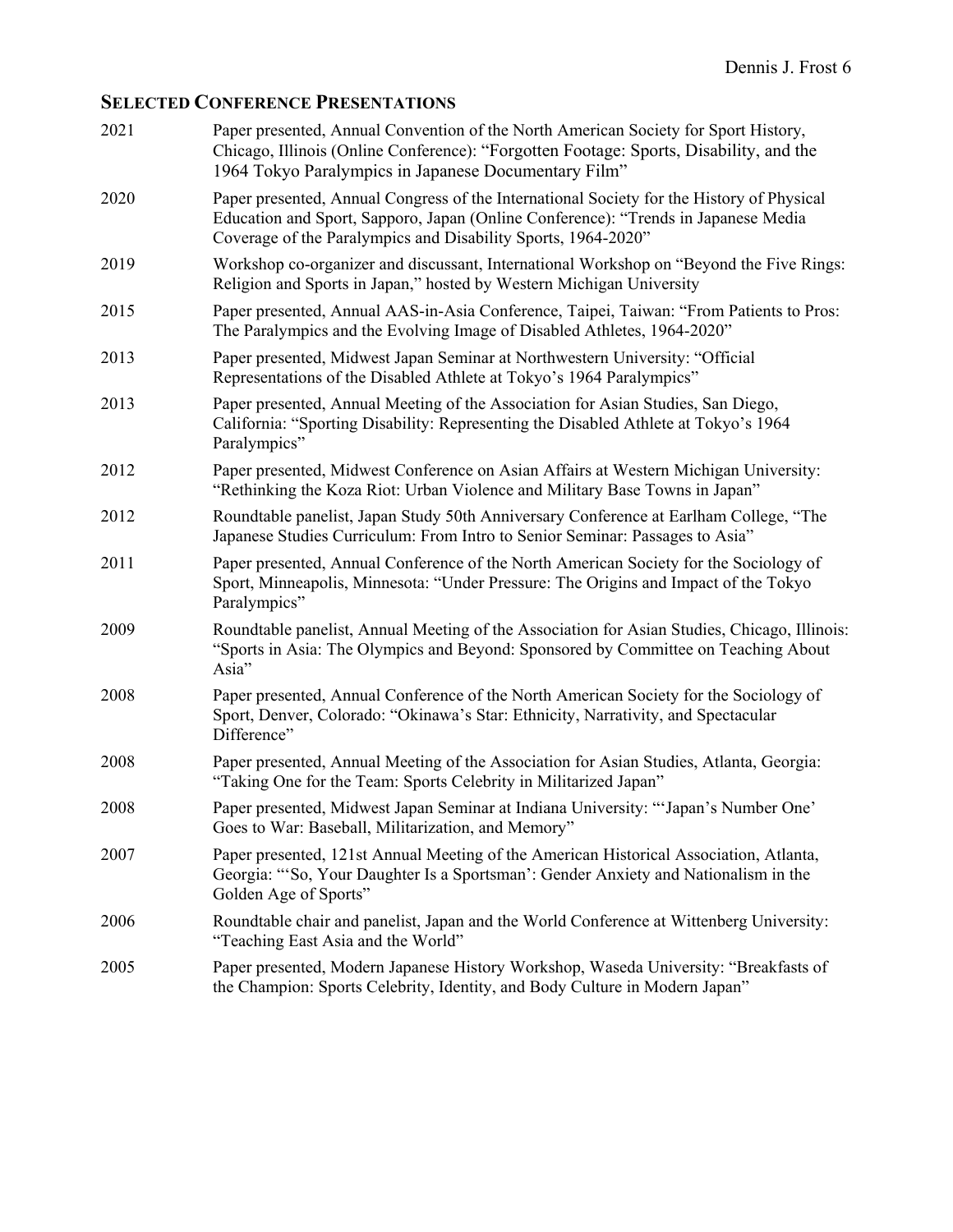### **COURSES TAUGHT**

- Asian History I: Premodern East Asia (Xavier University)
- Asian History II: Modern East Asia (Xavier University)
- Early China
- Faster, Higher, Stronger: Sports in East Asia
- First Year Seminar: Who Are the Samurai?
- Guided Reading and Research: Tibet (Xavier University)
- Introduction to East Asian Civilizations: China, Japan, and Korea
- Modern China: A People's History
- Modern Japan: A People's History
- Occupiers and Occupied in Post-World War II East Asia
- Research in East Asian Studies Workshop (Columbia University)
- Seminar: The Korean War
- Seminar: Who Are the Samurai? (Xavier University)
- Senior Seminar: East Asia In and Beyond the Media
- Senior Seminar: Historical Methods
- Sophomore Colloquium: Opium: The First War on Drugs (Xavier University)
- Sophomore Seminar: What If: Alternate Pasts

### **SERVICE ACTIVITIES**

Kalamazoo College

|                            | <b>Administrative Service</b>                                         |  |  |
|----------------------------|-----------------------------------------------------------------------|--|--|
| $2020$ -Present            | Chair: History Department                                             |  |  |
| 2019-2020                  | Acting Chair (sabbatical-replacement): Japanese Program               |  |  |
| $2018$ -Present            | Director: East Asian Studies Program                                  |  |  |
| 2018-Present               | Interim Chair: Chinese Program                                        |  |  |
| 2014-2015                  | Dean of the Sophomore Class                                           |  |  |
| <b>Standing Committees</b> |                                                                       |  |  |
| 2020-2021                  | Member: Experiential Education Committee                              |  |  |
| 2017-2018                  | Member: Planning and Budget Committee                                 |  |  |
| 2014-2015                  | Member: Shared Passages Program Steering Committee                    |  |  |
| 2013-2016                  | Member: Graduate Fellowships Committee                                |  |  |
| 2011-2013                  | Member: Admissions and Financial Aid Committee                        |  |  |
| <b>Search Committees</b>   |                                                                       |  |  |
| 2021                       | Member: African History Visiting Assistant Professor Search Committee |  |  |
| 2020-2021                  | Chair: Chinese Search Committee                                       |  |  |
| 2020                       | Co-chair: Japanese Search Committee                                   |  |  |
| 2019                       | Member: Japanese Visiting Assistant Professor Search Committee        |  |  |
| 2018-2019                  | Co-chair: Chinese Search Committee                                    |  |  |
| 2018                       | Member (elected): Provost Search Committee                            |  |  |
| 2018                       | Member: Japanese Visiting Assistant Professor Search Committee        |  |  |
| 2017-2018                  | Member: Medieval Mediterranean History Search Committee               |  |  |
| 2015-2016                  | Member: European History Search Committee                             |  |  |
| 2014-2015                  | Member: Organic Chemistry Search Committee                            |  |  |
| 2012-2013                  | Member: Macro-Economics Search Committee                              |  |  |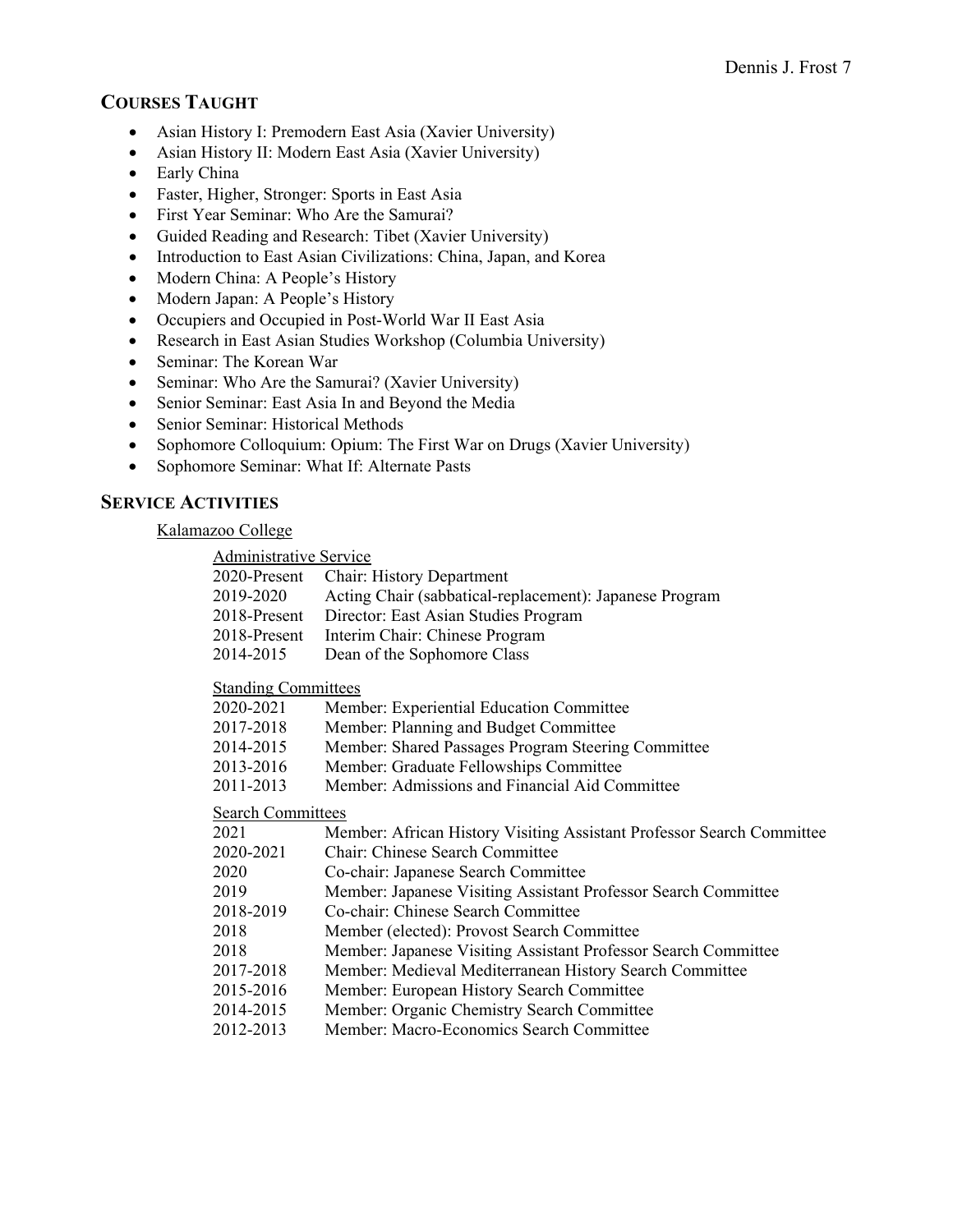### **SERVICE ACTIVITIES**

#### Kalamazoo College

| Other Kalamazoo College Service |  |
|---------------------------------|--|
|                                 |  |

University

University

| 2018-Present                      | Member: International and Area Studies Steering Committee                                                    |
|-----------------------------------|--------------------------------------------------------------------------------------------------------------|
| 2018-Present                      | Chapter Historian: Kalamazoo College Chapter of Phi Beta Kappa                                               |
| 2012-2016                         | Assisted in creation and development of new First-Year Seminar library<br>workshop, "Beyond Google"          |
| 2010-Present                      | Member: Fulbright Campus Interview Committee                                                                 |
| 2013-2014                         | President: Kalamazoo College Chapter of Phi Beta Kappa                                                       |
| 2012-2013                         | Vice-President: Kalamazoo College Chapter of Phi Beta Kappa                                                  |
| 2011-2012                         | Assisted in preparation of grant application for the Luce Initiative<br>on Asian Studies and the Environment |
|                                   |                                                                                                              |
| Other Academic Service Activities |                                                                                                              |
| $2021$ -present                   | Member: Executive Committee: North American Coordinating Council on                                          |
|                                   | Japanese Library Resources                                                                                   |
| 2020-present                      | Social Science Faculty Representative (elected): North American                                              |
|                                   | Coordinating Council on Japanese Library Resources                                                           |
| 2020-present                      | Member: Fundraising Taskforce, North American Coordinating Council<br>on Japanese Library Resources          |
| 2019                              | Faculty evaluator: Midwest Conference on Asian Affairs Student Paper                                         |
|                                   | Prize Competition                                                                                            |
| 2018                              | Faculty evaluator: Midwest Conference on Asian Affairs Student Paper                                         |
|                                   | Prize Competition                                                                                            |
| 2012                              | Participant: Japan Midwest Regional Outreach Network Coordinator                                             |
|                                   | Workshop, Western Michigan University                                                                        |
| 2008-2010                         | Co-Director: International Studies Program (Xavier University)                                               |
| 2008-2010                         | Member: Asian Studies Development Taskforce (Xavier University)                                              |

2009 Principal author of successful grant application to The Nippon Foundation

2001-2002 Co-organizer: Graduate Student Conference on East Asia at Columbia

2001-2002 Coordinator: Japanese History Benkyōkai Study Group at Columbia

for the donation of books to McDonald Library (Xavier University)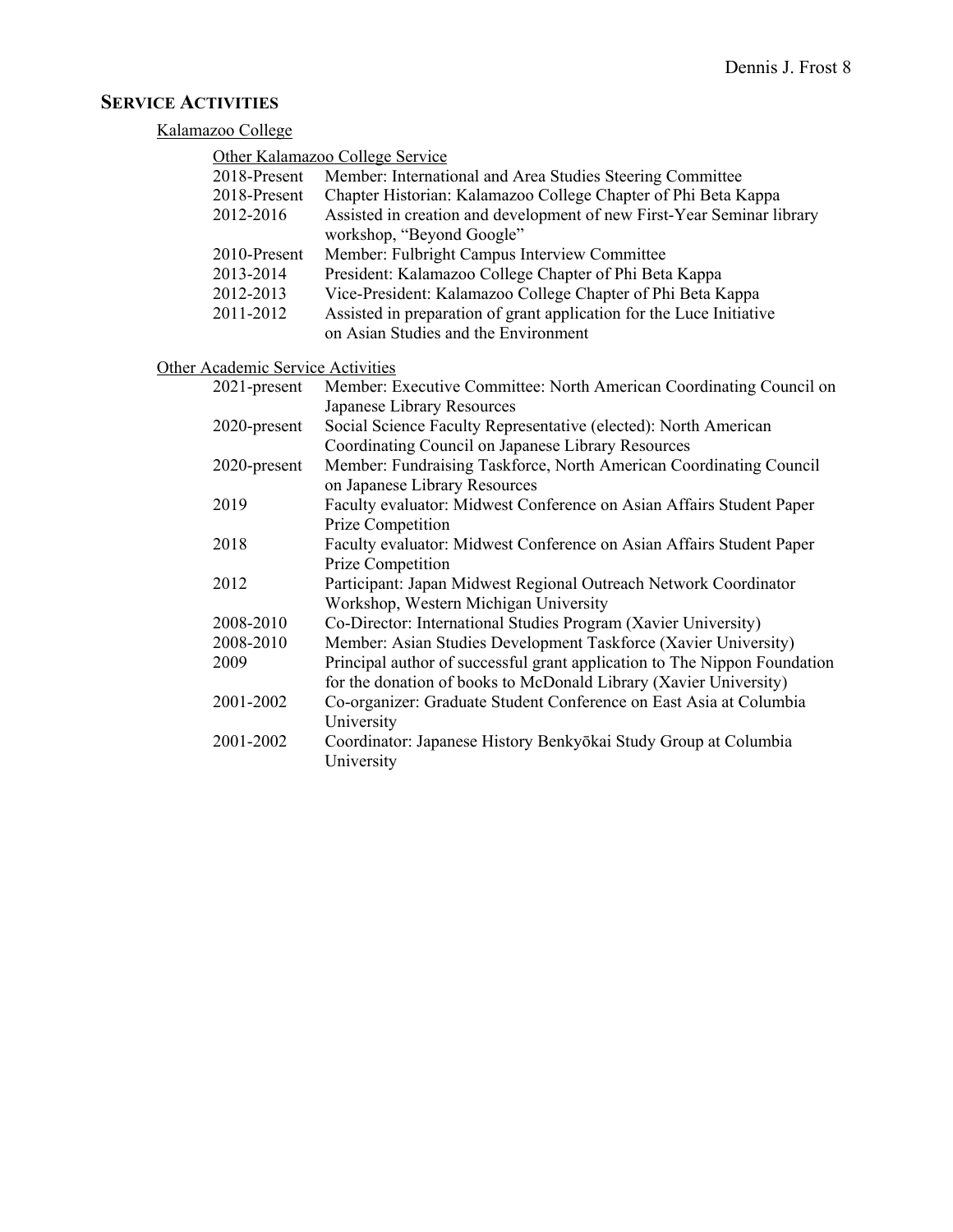# **MEDIA OUTREACH, PODCASTS, AND RELATED ACTIVITIES**

| 2021 | Interview (Zoom recorded) with Aaron Miller for The Power of Sports Podcast on the<br>Paralympic Movement and disability sports (https://podcasts.apple.com/us/podcast/the-                                                                                                                                                                                    |
|------|----------------------------------------------------------------------------------------------------------------------------------------------------------------------------------------------------------------------------------------------------------------------------------------------------------------------------------------------------------------|
| 2021 | power-of-sports/id1574997548?i=1000534643745)<br>Consulted (email) and cited by Patrick Welter of Frankfurter Allgemeine Zeitung (German<br>newspaper) about the history of German involvement in the 1964 Tokyo Paralympics<br>(https://www.faz.net/aktuell/sport/mehr-sport/paralympischen-spiele-1964-in-japan-mit-<br>deutscher-beteiligung-17507053.html) |
| 2021 | Consulted (Twitter and Skype) by Sergio Arenillas of SporTV (Brasil), "Voice of the<br>Paralympic Games on SporTV," about the historical and contemporary significance of the<br><b>Tokyo Paralympics</b>                                                                                                                                                      |
| 2021 | Consulted (Skype recorded) by Nuria Saldanha of CNN Brasil about the impact and<br>significance of the Tokyo Olympics and Paralympics                                                                                                                                                                                                                          |
| 2021 | Interview (email) with Carson Sehr for National Endowment for the Humanities blogpost,<br>"More than Medals: A Q&A with NEH-JUSFC Fellow Dennis J. Frost on the History of the<br>Paralympics" (https://www.neh.gov/blog/more-medals-qa-neh-jusfc-fellow-dennis-j-frost-<br>history-paralympics)                                                               |
| 2021 | Interview (Zoom recorded) with Os Davis for Truly the GOATs: A Sports History Podcast<br>on the history and future of the Paralympics (https://player.captivate.fm/episode/8349f5a2-<br>65a5-4c46-8d44-97d1034e2234)                                                                                                                                           |
| 2021 | Interview (email) with Debbie Ritter for Wittenberg University's Around the Hollow digital<br>article, "Dennis Frost '98: Professor and East Asian Studies Expert Pens Book on<br>Paralympics in Postwar Japan" (https://www.wittenberg.edu/news/08-24-21/dennis-frost-98)                                                                                     |
| 2021 | Interview (Zoom recorded) with Os Davis for Truly the GOATs: A Sports History Podcast<br>on sports star Hitomi Kinue and her historical significance in Japan<br>(https://player.captivate.fm/episode/c804bf48-303e-42e3-b4f4-7b64179fd242)                                                                                                                    |
| 2021 | Interview (phone recorded) with Zinta Aistars for Art Beat radio show on WMUK 102.1<br>about More Than Medals and the Paralympics in Japan (https://www.wmuk.org/post/art-<br>beat-more-medals)                                                                                                                                                                |
| 2021 | Consulted (email) by <i>Smithsonian</i> magazine for fact-checking an article on history of karate                                                                                                                                                                                                                                                             |
| 2021 | Consulted (email) by Devarshi Lodhia from Whisper (production company for Paralympic<br>Games on Channel 4 in the UK) about 1964 Paralympic Games footage in Japan                                                                                                                                                                                             |
| 2021 | Interview (in person live video recording) with Mat Whitecross (director) and HTYT Stories<br>production company for a planned documentary series on the Paralympics provisionally<br>titled <i>The Road to Tokvo</i>                                                                                                                                          |
| 2021 | Interview (Zencastr recorded) with Nathan Hopson for New Books Network podcast on More<br>Than Medals (https://newbooksnetwork.com/more-than-medals)                                                                                                                                                                                                           |
| 2021 | Invited post, "Snapshot: 'More Than Medals'" Fulbrighter Network<br>(https://fulbrighternetwork.com/news/400809)                                                                                                                                                                                                                                               |
| 2021 | Interview (Zoom recorded) with Noel Thatcher and Mike Salter for Japan Sport Stories<br>podcast on the Paralympics and disability sports in Japan<br>(https://japansportstories.buzzsprout.com/1203395/8332921-the-lost-games)                                                                                                                                 |
| 2021 | Interview (Zoom recorded) with Michael Rosenkrantz for Getting Everyone Moving podcast<br>on the Paralympics and disability sports in Japan (https://anchor.fm/michael-<br>rosenkrantz/episodes/41--Prof--Dennis-Frost-er7qup<br>https://www.youtube.com/watch?v= tmn4siF2Nw)                                                                                  |
| 2021 | Invited blogpost, "Dennis J. Frost's 'More Than Medals," Page 99 Test Blog<br>(https://page99test.blogspot.com/2021/02/dennis-j-frosts-more-than-medals.html)                                                                                                                                                                                                  |